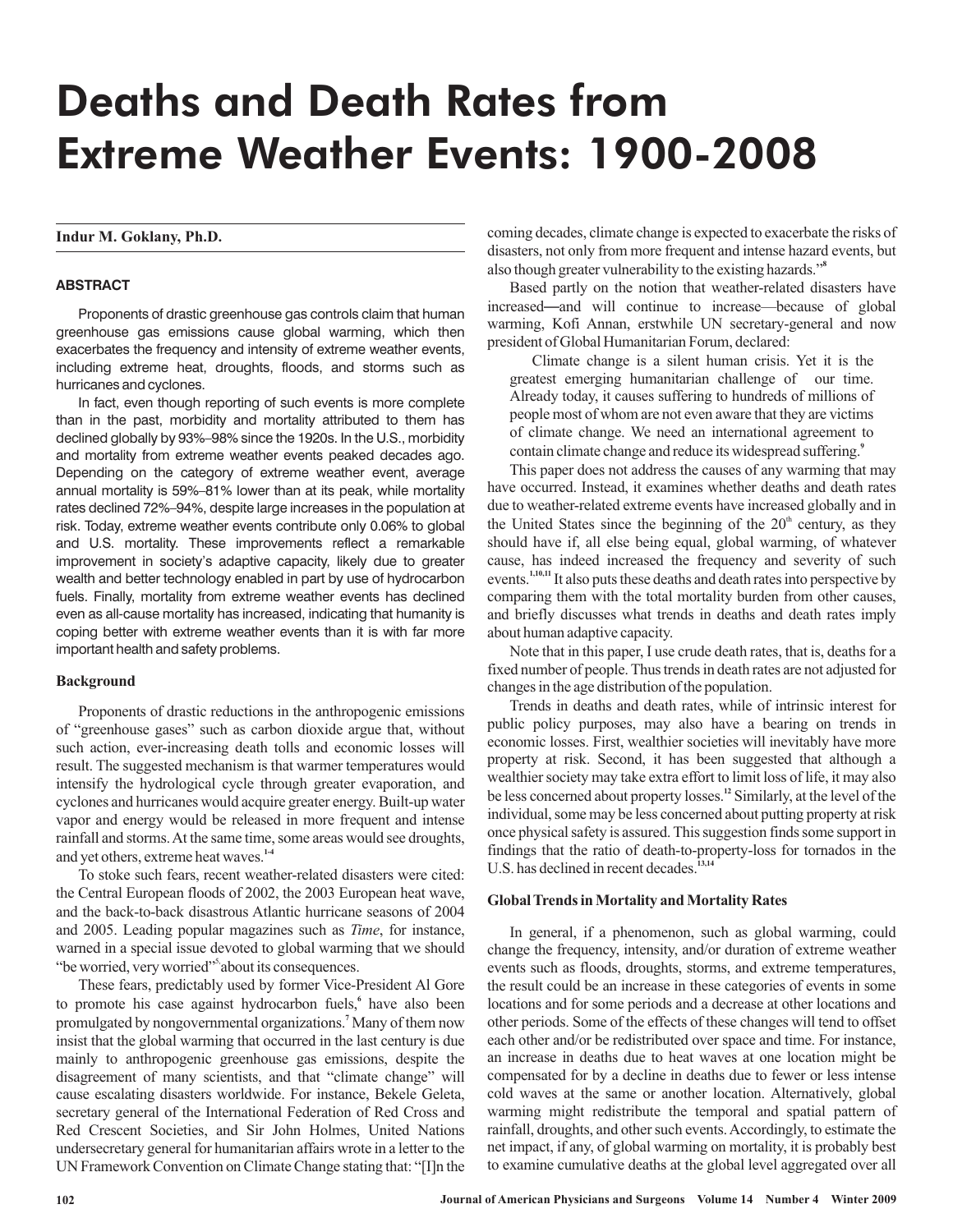types of extreme weather events. Because of the episodic nature of extreme events, such an examination should ideally be based on several decades, if not centuries, worth of data. Any such examination should, of course, recognize that the quality of the data, data coverage, adaptive capacity, and exposure of human populations to risk also change over time.

In particular, one should examine mortality rates so as to filter out the effect of population growth on the magnitude of the population at risk. However, use of mortality rates may be insufficient to account for the fact that as the population becomes larger, people will migrate to riskier and more vulnerable locations as the less vulnerable locations are occupied. In addition, inappropriate state policies and the greater availability of insurance place people at moral hazard, encouraging them to bear less than their full burden of financial risk. This may also place even wealthier populations at greater physical risk. **12**

### **Data Sources**

This paper uses data on deaths from all 8,498 climatological, meteorological, and hydrological events for each year from 1900 through 2008 in the EM-DAT's International Disaster Database.<sup>15</sup> This database is maintained by the Office of Foreign DisasterAid and Center for Research on the Epidemiology of Disasters (CRED) at the Université Catholique de Louvain, Brussels, Belgium. Specifically, for the number of deaths, this paper uses data on droughts, extreme temperatures (both extreme heat and extreme cold), floods, wet mass movement (i.e., slides, waves, and surges), wildfires, and storms (e.g., hurricanes, cyclones, tornados, typhoons, etc.). These data are compiled from various sources, including UN agencies, nongovernmental organizations, insurance companies, research institutes, and press agencies. For a disaster event to be entered into the database, one or more of the following criteria must be met: (a) at least 10 people must have been reported killed, (b) at least 100 people must have been reported as affected, (c) a state of emergency must have been declared, or (d) there should have been a call for international assistance.

## **Aggregate Trends**

Figure 1 shows the average annual number of events recorded in the EM-DAT database for each "decade" since the 1900s. (Technically, the first decade of the 1900s actually started in 1901, and the last bar represents a 9-year period.) This figure shows that the average number of records (i.e., events) increased from 2.5 per year in the 1900s to 8.5 per year in the 1940s, after which the numbers escalated rapidly, reaching 354 per year in the 2000s. Some advocates



**Figure 1:** Average Number of Extreme Weather Events per Year by Decade, 1900–2008.**<sup>15</sup>**

of greenhouse gas controls have asserted, without proof, that much of the increases in recent decades could be due to global warming.<sup>6,9</sup> However, one should expect that even if there were no change in climate or climate variability, the proportion of events recorded in EM-DAT would increase over the decades with (a) the advance of telecommunications, (b) broader news coverage, (c) globalization of international aid, and (d) an increased tendency by authorities to declare natural disaster emergencies for a variety of reasons.

First, as nations become wealthier—and almost all did during the 20<sup>th</sup> century<sup>16</sup>—political leaders have more resources to afford emergency declarations. Second, the number of democracies has also increased during this period,<sup>16,17</sup> and in democracies political leaders tend to declare emergencies early and often. Politicians apparently like to be photographed emerging from a helicopter at a disaster scene.

Additionally, one should expect that since global population has quadrupled since 1900, the number of recorded events should increase at least proportionately. Not only are there four times as many people potentially exposed, but there are also four times as many observers. Thus, the number of events—and associated mortality—is likely to have been systematically under-reported in the early decades of the 20th century in the EM-DAT database; the earlier, the greater the degree of under-reporting. In fact, CRED, the keeper and compiler of the EM-DAT database, itself attributes increases until about 1995 partly to better reporting of disasters in general, and partly to real increases in certain types of disasters. It believes that "the data in the most recent decade present the least bias and reflect a real change in numbers. This is especially true for floods and cyclones. Whether this is due to climate change or not, [CRED is] unable to say." **6**

Despite EM-DAT's shortcomings and its tendency to bias longterm trends in deaths upward, I will use its death estimates in this paper.

To calculate death rates, it is necessary to estimate global population for each year from 1900 through 2008. For 1900–1925, population was computed for each year based on interpolation of McEvedy and Jones's<sup>18</sup> estimates for 1900 and 1925, assuming exponential growth between these two end points. For 1926–1949, population was calculated similarly, using McEvedy and Jones's 1925 estimate and the 1950 estimate from the World Resources Institute's EarthTrends database.<sup>19</sup> Population for 1950 through 2008 population was taken directly from the latter source.

Figure 2 shows the average annual deaths and death rates from all weather-related extreme events for each "decade" starting in 1900 through the nine-year period from 2000–2008. This figure shows that



**Figure 2:** Global Death and Death Rates Due to Extreme Weather Events, 1900–2008.**15,18,19**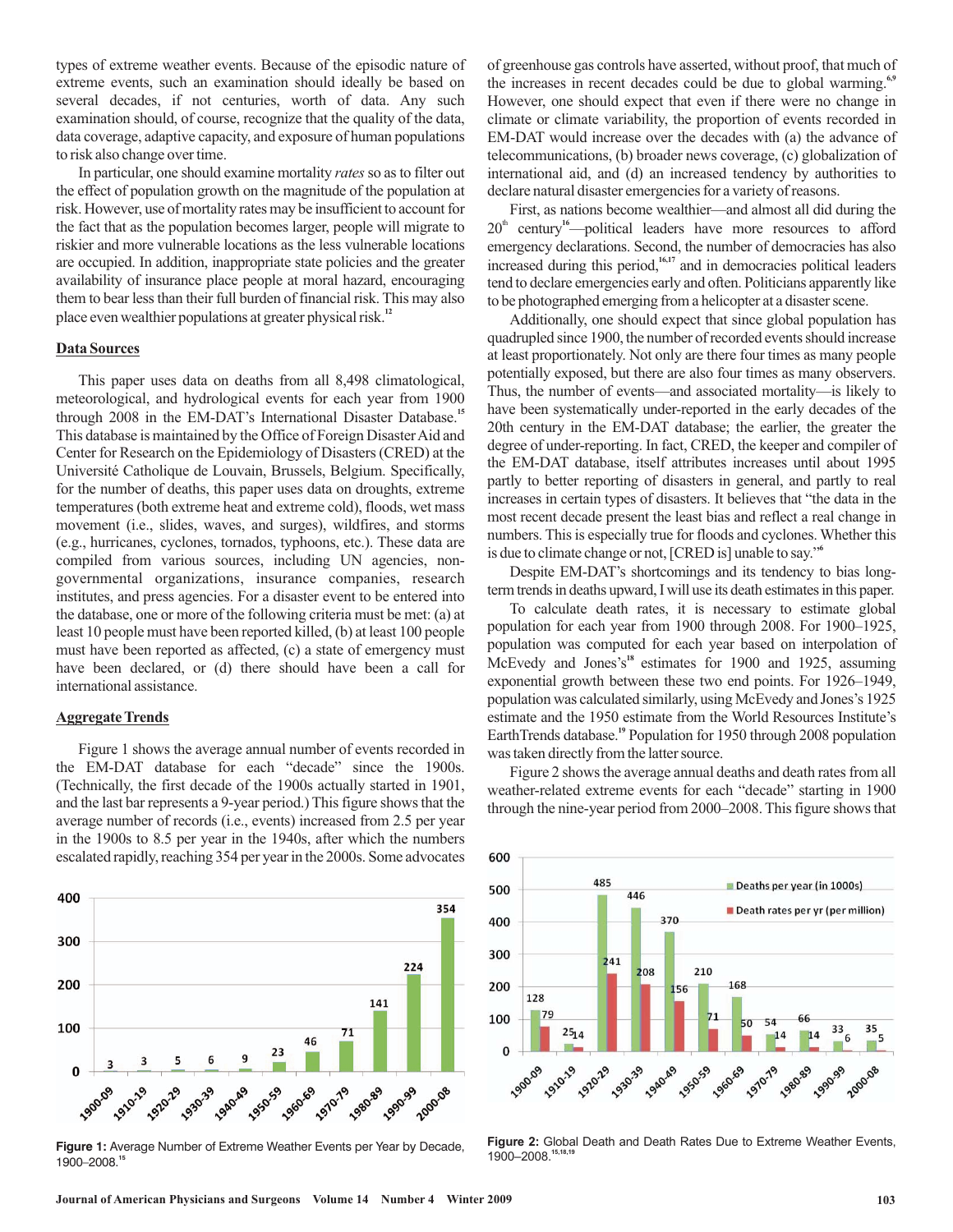

**Figure 3:** Droughts: Global Deaths & Death Rates, 1900–2008.**15,18,19**



**Figure 4:** Floods: Global Deaths and Death Rates, 1900–2008.**15,18,19**



**Figure 5:** Storms: Global Deaths and Death Rates, 1900–2008.15,18,19

both death and death rates have declined at least since the 1920s. Specifically, comparing the 1920s to the latest (2000–2008) period, the annual number of deaths declined from 484,900 to 35,200, a 93% decline, while the death rate per million dropped from 241.5 to 5.4, a decline of 98%.

Figure 3 shows that for droughts, the single most deadly category for the entire period, both deaths and death rates apparently peaked in the 1920s. Since then, they have declined by 99.97% and 99.99% respectively.

Figure 4 shows that deaths and death rates for floods, the second most important category and responsible for a third of the deaths recorded in EM-DAT for the entire period, crested in the 1930s. By 2000–2008, they were down by 98.7% and 99.6%, respectively.

Figure 5 shows that deaths and death rates from storms have declined by 47.0% and 70.4%, respectively, after peaking in the 1970s.

**Table 1.** Global Deaths and Death Rates for Various Types of Events, **.** 1900–1989 and 1990–2008 **15,18,19**

|                             | Deaths per year        |        | Death rates per year<br>(per million people) |           |  |
|-----------------------------|------------------------|--------|----------------------------------------------|-----------|--|
|                             | 1900-1989<br>1990-2008 |        | 1900-1989                                    | 1990-2008 |  |
| <b>Droughts</b>             | 130.044                | 225    | 58.19                                        | 0.04      |  |
| <b>Floods</b>               | 75,169                 | 7,676  | 31.87                                        | 1.28      |  |
| <b>Storms</b>               | 11,018                 | 20.079 | 4                                            | 3.35      |  |
| <b>Mass movement-wet</b>    | 441                    | 780    | 0.15                                         | 0.13      |  |
| <b>Extreme Temperatures</b> | 124                    | 5,144  | 0.03                                         | 0.82      |  |
| <b>Wildfires</b>            | 22                     | 69     | 0.01                                         | 0.01      |  |
| <b>TOTAL</b>                | 216,819                | 33,973 | 94.24                                        | 5.63      |  |

## **Trends for Specific Types of Extreme Events**

Table 1 provides a breakdown of the average annual global deaths and death rates for the various categories of extreme events for 1900–1989 and 1990–2008. The rows are arranged in order of declining mortality ascribed to the various events (highest to lowest) for the former period.

The deadliest extreme weather events during much of the 20th century were droughts, followed by floods and storms. Over the 109 year record, droughts and floods were responsible for 58% and 34%, respectively, of all fatalities worldwide due to all extreme weather events, while storms contributed an additional 7%. Thus, these three categories together accounted for more than 99% of the fatalities due to extreme weather events.

Aggregate annual mortality for the six categories of extreme events declined by 84% between the 1900–1989 and 1990–2008 periods, while the annual mortality rate dropped by 94%. Mortality declines between the two periods were mainly attributable to declines in annual fatalities owing to the two most deadly categories: droughts and floods. The remarkable 99.8% drop in annual drought fatalities indicates that the increases in available food supplies outstripped even the unprecedented population increases of the  $20<sup>th</sup>$  century.

The remarkable increase in food supplies occurred for a number of reasons: (a) Greater use of existing technologies (e.g., irrigation and fertilization) and the development of new technologies (e.g., the suite of technologies constituting the Green Revolution) increased crop yields on the farm, and reduced pre-and post-harvest losses and wastage at every stage of the food chain. (b) Expanded commerce allowed food to move rapidly and in unprecedented quantities from surplus areas to deficit areas. (c) Greater wealth increased the purchasing power of consumers and governments in developing countries, allowing imports to compensate for shortfalls in production. It also allowed developed countries and charities to establish food aid programs to help out in both chronically food-short areas and during emergencies.<sup>16,20</sup> (d) Essential to all of these factors was increased availability of relatively cheap electricity and petroleum-based fuel and other products for transportation, fertilizer, food packaging, refrigeration, and pesticides.<sup>16, 20, 21</sup>

The 89.8% decline in annual flood fatalities between 1900–89 and 1990–2008 possibly reflects better control, prevention, and management of floods through construction of dams and other infrastructure, supplemented by better emergency response measures facilitated by improvements in transportation systems, flood forecasting, and management of water facilities, among other things.

While for storms, average annual mortality almost doubled from around 11,000 to 20,000 between the two periods, the annual mortality rate declined by 16%.

Annual mortality rates dropped for every category except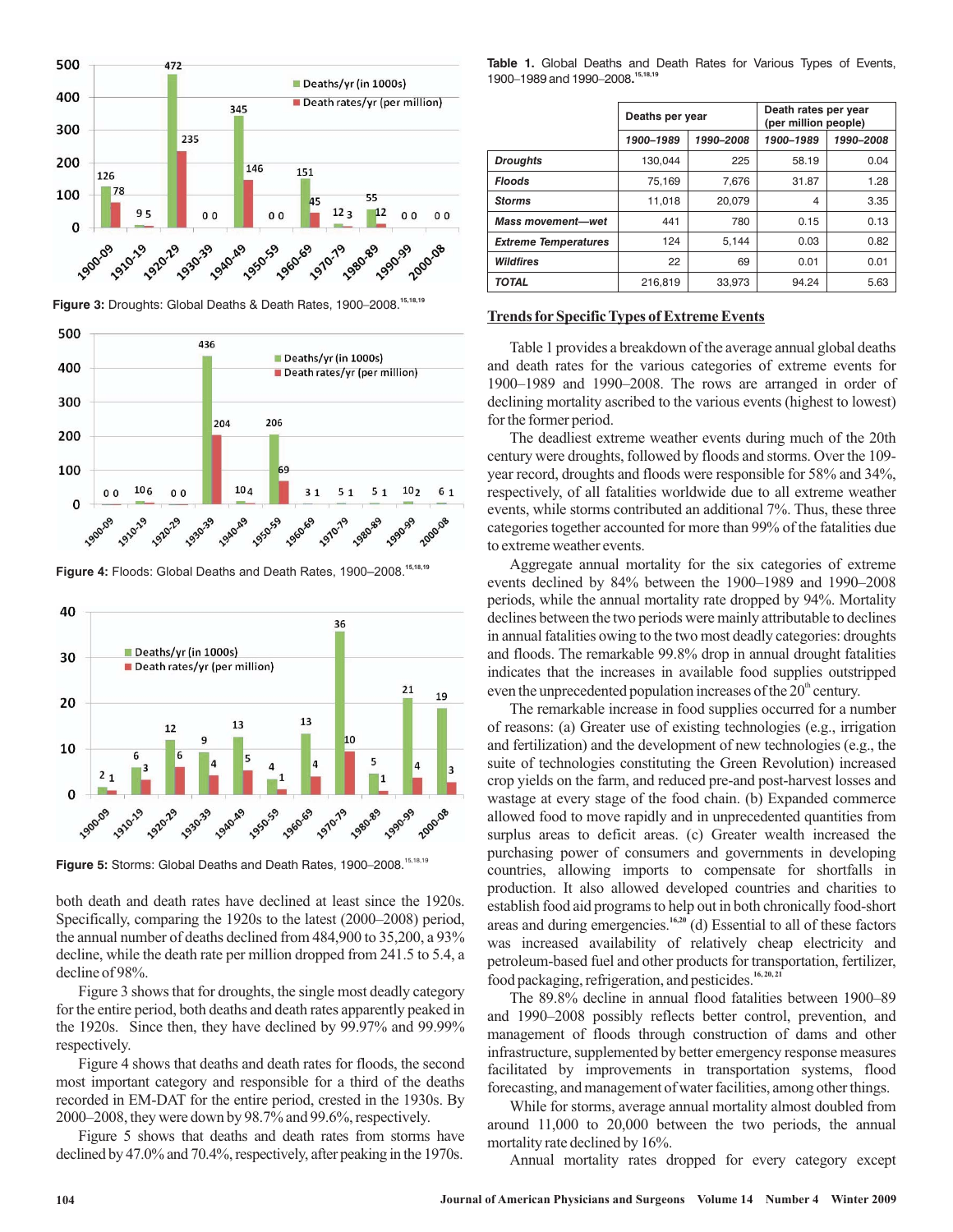| Table 2. Global Deaths per Year. |  |
|----------------------------------|--|
|----------------------------------|--|

| <b>Cause of Deaths</b>                   | Number of<br>Deaths*<br>(in thousands) | <b>Percent of</b><br><b>Total</b><br><b>Deaths</b> |
|------------------------------------------|----------------------------------------|----------------------------------------------------|
| Infectious and parasitic diseases        | 10,904                                 | 19.12%                                             |
| <b>Tuberculosis</b>                      | 1,566                                  | 2.75%                                              |
| STIs excluding HIV                       | 180                                    | 0.32%                                              |
| <b>HIV/AIDS</b>                          | 2,777                                  | 4.87%                                              |
| Diarrheal diseases                       | 1,798                                  | 3.15%                                              |
| Childhood diseases                       | 1,124                                  | 1.97%                                              |
| Meningitis                               | 173                                    | 0.30%                                              |
| Hepatitis B and C                        | 157                                    | 0.27%                                              |
| Malaria                                  | 1,272                                  | 2.23%                                              |
| Other infectious & parasitic<br>diseases | 1,857                                  | 3.26%                                              |
| Respiratory infections                   | 3,963                                  | 6.95%                                              |
| <b>Maternal conditions</b>               | 510                                    | 0.89%                                              |
| Perinatal conditionsg                    | 2,462                                  | 4.32%                                              |
| Hunger and malnutrition                  | 485                                    | 0.85%                                              |
| Malignant neoplasms                      | 7,121                                  | 12.49%                                             |
| Cardiovascular diseases                  | 16,733                                 | 29.34%                                             |
| Respiratory diseases                     | 3,702                                  | 6.49%                                              |
| Digestive diseases                       | 1,968                                  | 3.45%                                              |
| Other non-communicable conditions        | 4,012                                  | 7.04%                                              |
| Injuries                                 | 5,168                                  | 9.06%                                              |
| Road traffic accidents                   | 1,192                                  | 2.09%                                              |
| Fires                                    | 312                                    | 0.55%                                              |
| Drowning                                 | 382                                    | 0.67%                                              |
| Other unintentional injuries             | 1,665                                  | 2.92%                                              |
| Self-inflicted                           | 873                                    | 1.53%                                              |
| Violence                                 | 559                                    | 0.98%                                              |
| War                                      | 172                                    | 0.30%                                              |
| <b>TOTAL Deaths</b>                      | 57,029                                 | 100.00%                                            |
| Extreme weather events                   | 32                                     | 0.06%                                              |

\* All data are for 2002, except that deaths due to extreme weather events are the annual average from 2000–2008. 15,26

STIs: sexually transmitted infections; HIV: human immunodeficiency virus; AIDS: acquired immune deficiency syndrome

extreme temperatures and wet mass movement. However, the contribution of these two categories to the total mortality burden from extreme weather events is relatively minor. The spike in deaths and death rates owing to extreme temperatures during the 1990–2008 period, which occurred because of the 2003 European heat wave, was over the long term more than offset by declines in flood and drought fatalities. Notably, the latest version of EM-DAT assigns 72,225 deaths to the 2003 European heat wave. In 2005, EM-DAT had ascribed 45,700 deaths to that event. **22**

#### **Mortality from Extreme Weather Events in Perspective**

To place extreme weather events in a wider context, consider that the average annual death toll for 2000–2008 due to all weatherrelated extreme events, according to EM-DAT, was 31,700.<sup>15</sup> By contrast, the World Health Organization estimates that in 2002 a

total of 57.0 million people died worldwide from all causes, including  $5.2$  million from various kinds of accidents.<sup>23</sup> Of these, road traffic was responsible for 1.2 million deaths, violence (other than war) for 0.6 million, and war for 0.2 million (see Table 2). Thus, while extreme weather-related events, because of their episodic nature, garner plenty of attention worldwide, their contribution to the global mortality burden is, at 0.06% of global deaths, relatively minor. Their contribution to the global burden of disease should be similarly small. Even the contribution of extreme weather events to mortality from accidental causes of death (0.9%) is small.

Additionally, over at least the last 50 years the general decline in annual mortality due to extreme weather events (see Figure 2) has occurred despite an increase in all-cause mortality.<sup>19</sup> That is, extreme weather events are becoming less significant as a contributor to mortality, even as people's awareness of such events seems to be have been heightened by extensive media coverage of natural disasters.

An earlier paper<sup>24</sup> in this journal discussed a review paper in Nature,<sup>25</sup> which estimated a global death toll of 150,000 attributable to global warming in 2000. This estimate is largely based on analyses published under the auspices of the World Health Organization (WHO),<sup>26</sup> which relied on the WHO 2002 Global Burden of Disease study.<sup>27</sup> The WHO assigns to global warming 77,000 of about 250,000 deaths from protein malnutrition; 47,000 of about 2 million deaths from diarrheal disease; and 27,000 of more than 1 million deaths from malaria. It also ascribed 2,000 deaths to floods in 2000, based on the EM-DAT database. Even using these problematic figures, global warming would currently account for less than 0.3% of all global deaths. Thus, unsurprisingly, comparative analysis of the global mortality and disease burden show that other public health issues far outrank to global warming despite claims by advocates of draconian emissions controls. **24, 28**

## **U.S. Trends in Morbidity and Mortality Rates**

#### **Data Sources**

Among the problems in developing an extended series for U.S. deaths due to all extreme weather phenomena is that the length of the U.S. data record varies according to the type of event. For instance, the Annual Summaries published by the National Climatic Data Center (NCDC) of the National Oceanic and Atmospheric Administration (NOAA) provides time-series data on fatalities due to hurricanes, floods, tornados and lightning, respectively, from 1900, 1903, 1916, and 1959 onward.<sup>29</sup> Each year's summary also gives that year's death toll due to a variety of other weather-related phenomena such as extreme cold (XC), extreme heat (XH), drought, mudslides, winter storms, avalanches, etc., but it does not provide time-series data for these other categories of natural disasters.

Another problem is that the data for several phenomena from the Annual Summaries are at variance with other data sources. There are discrepancies between mortality data from these *Annual Summaries* and other governmental data sources, which include: (a) the Hydrologic Information Center (HIC) estimates for floods,<sup>30</sup> (b) Blake et al.'s data for hurricanes from the National Hurricane Center's website,<sup>31</sup> (c) the National Weather Service's (NWS) compilation of fatalities from a variety of extreme weather phenomena from 1940 onward,<sup>32</sup> and (d) CDC's Wide-ranging Online Data for Epidemiologic Research (WONDER) mortality database for extreme cold and extreme heat.<sup>33</sup> To further complicate matters, the first three of these alternate sources are also part of NOAA. Compilations are also available from various researchers for fatalities from floods,<sup>12</sup> lightning<sup>34</sup> and tornados,<sup>35</sup> which augment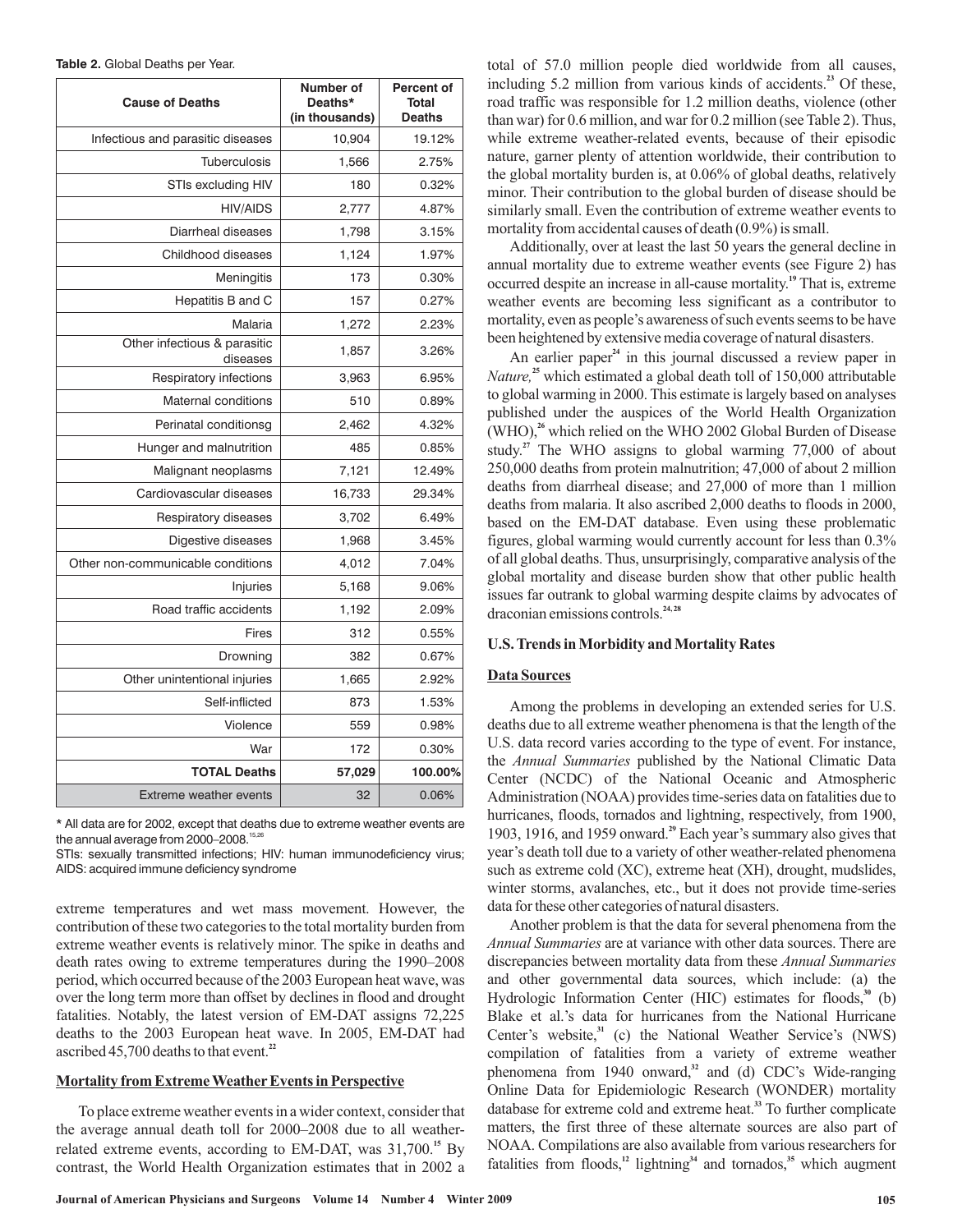| <b>Table 3.</b> Available Data Sources for Various Categories of Extreme Weather |  |
|----------------------------------------------------------------------------------|--|
| Events.                                                                          |  |

| Category<br>of event                                 | Data source                                                                                   | Period<br>covered                                                                                                 | <b>Comments</b>                                                                                                                                                                                                                                                               |
|------------------------------------------------------|-----------------------------------------------------------------------------------------------|-------------------------------------------------------------------------------------------------------------------|-------------------------------------------------------------------------------------------------------------------------------------------------------------------------------------------------------------------------------------------------------------------------------|
| Extreme<br>heat (XH),<br>and<br>extreme<br>cold (XC) | <b>CDC</b><br><b>WONDER</b> <sup>33</sup>                                                     | 1979-2006                                                                                                         | Based on medical opinion<br>per death certificates, which<br>is deemed more reliable<br>than NOAA/NWS expert<br>opinion on cause of death.                                                                                                                                    |
|                                                      | NWS <sup>32</sup>                                                                             | XC: 1986-2008;<br>XH: 1988-2008                                                                                   | Based on expert judgment<br>per Storm Data                                                                                                                                                                                                                                    |
| <b>Hurricanes</b>                                    | NWS <sup>32</sup>                                                                             | 1940-2008                                                                                                         | From 1940-86, data are<br>essentially identical to NHC,<br>except for a couple of years.<br>After 1986 differences are<br>larger. For 2005, this data<br>source indicates over 500<br>fewer deaths than NHC.                                                                  |
|                                                      | Blake et al. <sup>31</sup><br>(NHC)                                                           | 1900-2006                                                                                                         | NHC is the official compiler<br>of hurricane information.                                                                                                                                                                                                                     |
|                                                      | <b>Annual</b><br>Summaries <sup>29,32</sup>                                                   | 1995-2008                                                                                                         | Based on Storm Data. Used<br>Annual Summaries data for<br>2007-08 from NWS website.                                                                                                                                                                                           |
| Lightning                                            | NWS <sup>32</sup>                                                                             | 1940-2008                                                                                                         | Data prior to 1995 is of<br>uncertain provenance (Brent<br>Macaloney, personal<br>communication).                                                                                                                                                                             |
|                                                      | <b>Ashley &amp; Gilson</b><br>$(2009)^{34}$                                                   | Data from Storm Data<br>supplemented by<br>1959-2006<br>information from news<br>services, newspapers and<br>CDC. |                                                                                                                                                                                                                                                                               |
|                                                      | <b>Annual</b><br>Summaries <sup>29,32</sup>                                                   | 1995-2008                                                                                                         | Based on Storm Data.<br><b>Comparison with Ashley</b><br>and Gilson's estimates for<br>1997-2006 indicate that<br>Summaries underestimate<br>fatalities by an average of<br>15 per year. Added 15 to<br>2007 and 2008 estimates<br>from this source for use in<br>this paper. |
| Tornados                                             | NWS <sup>32</sup>                                                                             | 1940-2008                                                                                                         | Although data prior to 1995 is<br>of uncertain provenance, they<br>are identical to Brooks (2009)<br>for most years with overlap.                                                                                                                                             |
|                                                      | Brooks (2009) <sup>35</sup>                                                                   | 1875-2008                                                                                                         | This paper uses Brooks'<br>data for 1900-2008.                                                                                                                                                                                                                                |
|                                                      | Annual<br>Summaries <sup>29,32</sup>                                                          | 1916-2008                                                                                                         | Identical to Brooks (2009) for<br>most years with overlap.                                                                                                                                                                                                                    |
| Floods                                               | NWS <sup>32</sup>                                                                             | 1940-2008                                                                                                         | Data prior to 1995 is of<br>uncertain provenance.                                                                                                                                                                                                                             |
|                                                      | Hydrological<br>Information<br>Center. <sup>30</sup><br>adjusted per<br>Goklany <sup>12</sup> | 1903-2004                                                                                                         | HIC is the official compiler<br>of flood related data; see<br><b>Goklany (2000)</b>                                                                                                                                                                                           |
|                                                      | Annual<br>Summaries <sup>32,39</sup>                                                          | 1995-2008                                                                                                         | Based on Storm Data, Used<br>this publication for 2005-<br>2008 data.                                                                                                                                                                                                         |

Bolding indicates the source used in this article. The rationale for favoring one source over another is indicated in bold letters in the comments column.

data from official sources using additional sources, e.g., newspaper reports and news services.

Table 3 summarizes information on available sources of data for fatalities from various event categories. Based on this information, it also identifies in bold the data sources used in this study for specific years using the following criteria: First, time series should ideally go back to 1900. Second, longer data series are to be preferred unless there is good reason to favor a shorter time series, for example, because data are of uncertain provenance, or data from longer series have not been independently verified.

Note that the NWS data set provides fatalities for two additional categories not identified in Table 3, namely, from 1988 onward it has data for winter storms (e.g. avalanches and icing) and from 1995 onward, it has data for wind (other than hurricanes and tornados). Based on the 10-year average from 1999–2008, these two categories

**Table 4.** Cumulative U.S. Deaths from Extreme Weather Events, 1979–2006.**29,35,37-39**

| Category                       | <b>Deaths</b> | Percent of<br>deaths from<br>extreme<br>weather |  |
|--------------------------------|---------------|-------------------------------------------------|--|
| Excess cold                    | 18,828        | 50.1%                                           |  |
| Excess heat                    | 10,176        | 27.1%                                           |  |
| Floods                         | 2,691         | 7.2%                                            |  |
| Lightning                      | 2,289         | 6.1%                                            |  |
| <b>Hurricanes</b>              | 2,069         | 5.5%                                            |  |
| Tornados                       | 1,514         | 4.0%                                            |  |
| <b>Cumulative</b>              | 37,567        | 100%                                            |  |
| U.S. deaths from all<br>causes | 62,240,000    | <b>Not</b><br><b>Applicable</b>                 |  |

**Table 5.** Comparing U.S. Weather-related Deaths and Death Rates, 1979–92 vs. 1993–2006.<sup>12,29</sup>

|                   | Deaths per year |           |            | Death rates per year<br>(per million people) |           |               |
|-------------------|-----------------|-----------|------------|----------------------------------------------|-----------|---------------|
|                   | 1979-92         | 1993-2006 | Change (%) | 1979-92                                      | 1993-2006 | Change<br>(%) |
| Excess cold       | 742             | 603       | $-19%$     | 3.1                                          | 2.2       | $-31%$        |
| Excess heat       | 366             | 360       | $-1%$      | 1.6                                          | 1.3       | $-17%$        |
| Floods            | 108             | 84        | $-22%$     | 0.5                                          | 0.3       | $-33%$        |
| Lightning         | 97              | 66        | $-32%$     | 0.4                                          | 0.2       | $-41%$        |
| Tornados          | 53              | 56        | 5%         | 0.2                                          | 0.2       | $-10%$        |
| <b>Hurricanes</b> | 15              | 133       | 814%       | 0.1                                          | 0.5       | 657%          |
| Cumulative        | 1.381           | 1303      | $-6%$      | 5.8                                          | 4.6       | $-20%$        |
| U.S. deaths       | 2.074.000       | 2.367.000 | 14%        | 8.660.5                                      | 8.478.1   | $-2%$         |

contribute about 6% of the total U.S. deaths due to extreme weather events. Given the relatively short record and their small contribution, these two categories will not be discussed further in this paper.

Data on deaths from extreme cold and extreme heat used in this paper were taken from the CDC WONDER mortality database. In this database, mortality data are coded using the International Classification of Disease, version 9 (i.e., ICD-9) for 1979–1998, and ICD-10 for 1999 onward. To identify deaths due to extreme heat, I used codes E900.0 and E900.9 for ICD-9 (per Goklany and Straja), **36** and X30 for ICD-10. The corresponding codes used for extreme cold were E901.0 and E901.9, and X31, respectively.

For lightning, I used the Ashley and Gilson's compilation of fatalities from  $1959-2006$ .<sup>34</sup> Comparison of their estimates against NOAA's *Annual Summaries* for 1997–2006,<sup>29</sup> the most recent 10year period for which both sources present data, indicates that the latter underestimate fatalities by an average of 15 per year. Accordingly, for 2007 and 2008, I add 15 deaths to the *Annual* Summaries' estimates for each of those years.

Finally, to estimate death rates, U.S. population data were obtained from the U.S. Census Bureau. Data from 1900-99 were taken from *Historical Statistics*,<sup>37</sup> 2000–07 data from USA Statistics in Brief, $^{38}$  and 2008 data from U.S. Interim Population Projections. $^{39}$ 

## **Relative Contribution of Various Categories of Events to Deaths and Death Rates**

The bulk of the weather-related deaths (50%) in the 28-year period from 1979 to 2006 were caused by extreme cold. In importance, this was followed by extreme heat, floods, lightning, hurricanes and tornados, which contributed 27%, 7%, 6%, 6% and 4%, respectively. See Table 4. Notably, these extreme weather events were responsible for 0.06% of all deaths during this period.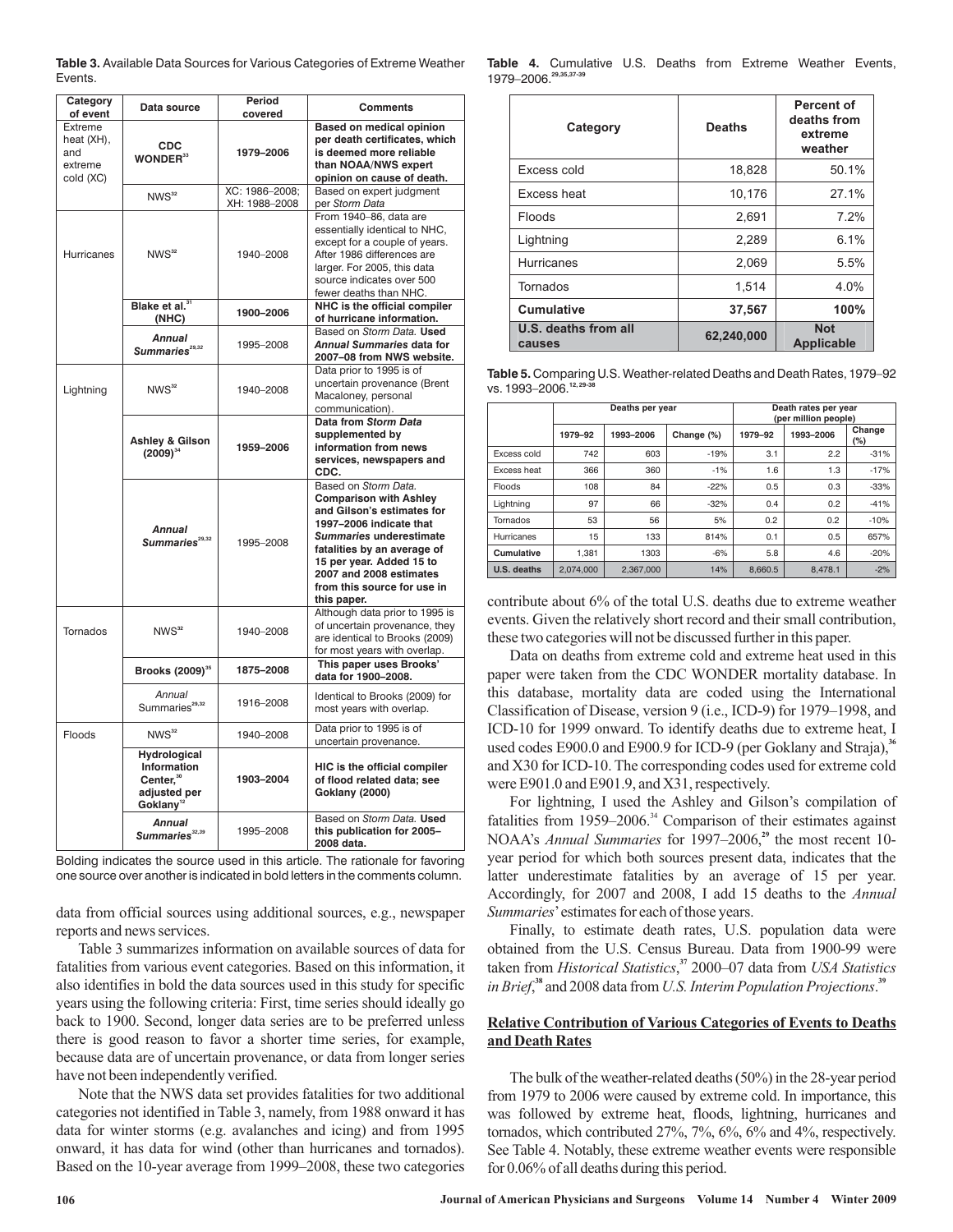

**Figure 6.** U.S. Death Rates from gatrome Weather Events, 1979–2006 XC: extreme cold, XH: extreme heat. Rates are per million people**12,29-35,37-39**

#### **U.S. Trends for Various Categories of Events**

Table 5 compares average annual deaths and death rates for 1979–1992 and 1993–2006 for various categories of extreme events. The rows in this table are ordered according to the contribution of the specific category of extreme event to mortality (highest to lowest) during the former period. This table shows that average annual deaths from all listed extreme events declined modestly (by 6%), whereas total number of annual deaths from all causes increased by 14%. Death rates for extreme weather events were reduced by 20% compared to a reduction of only 2% in the death rate from all causes. By these measures, the U.S. is coping more effectively with the risk of death from extreme weather events than it is with the risk of broader (and much larger) risks of death.

Figure 6 compares the individual and cumulative death rates from extreme heat and cold, floods, lightning, tornados, and hurricanes for two consecutive 14-year periods, namely, 1979–1992, and 1993-2006, based on the CDC's WONDER database.<sup>33</sup> It shows that despite any warming that may have occurred, death rates have decreased for each category except hurricanes (mainly because of the death toll from Hurricane Katrina, which was arguably as much manmade as natural, because of the failure of levees). The cumulative death rates for these categories dropped by 20%. By comparison, between the two periods, cumulative mortality declined more modestly, by 6%. **40,41**

Figures 7 through 12 show U.S. trends for death and death rates from various extreme events. The linear trend lines were automatically generated by Excel, which uses ordinary least-squares analysis. The data for floods (Figure 8) indicate no specific trends for average deaths for the entire period (1903–2008), but there is a relatively strong downward trend from the 1970s onward. On the other hand, there is a declining trend for death rates over the entire period. Since the 1970s, average annual deaths and death rates have been reduced by 62% and 72%, respectively. By contrast, for lightning (Figure 9), both these measures have been trending steadily downward for the entire period of record (1959–2008).

For hurricanes, Figure 10 starts with a very large spike for deaths at the very beginning of the record due to the Galveston hurricane of 1900 and a smaller spike in the 1920s. Both of these spikes exceed that caused by Hurricane Katrina during the 2000–2008 period. Average death rates were also higher during the first four decades of the  $20<sup>th</sup>$  century than during 2000–2008. Notably, fatalities were relatively low during the 1940s, 1970s, 1980s, and 1990s. Between



**Figure 7.** Cumulative U.S. Deaths and Death Rates, 1979–2006, for Extreme Heat and Extreme Cold.<sup>33,37</sup>



**Figure 8.** Average Annual U.S. Deaths and Death Rates due to Floods, 1903–2008.<sup>12,30,37-39</sup> The bars for 1903–1909 are based on the 7-year average from 1903 through 1909 because the data series starts in 1903.





**Figure 10.** U.S. Deaths and Death Rates due to Hurricanes, 1900–2006.**31,21,36-38**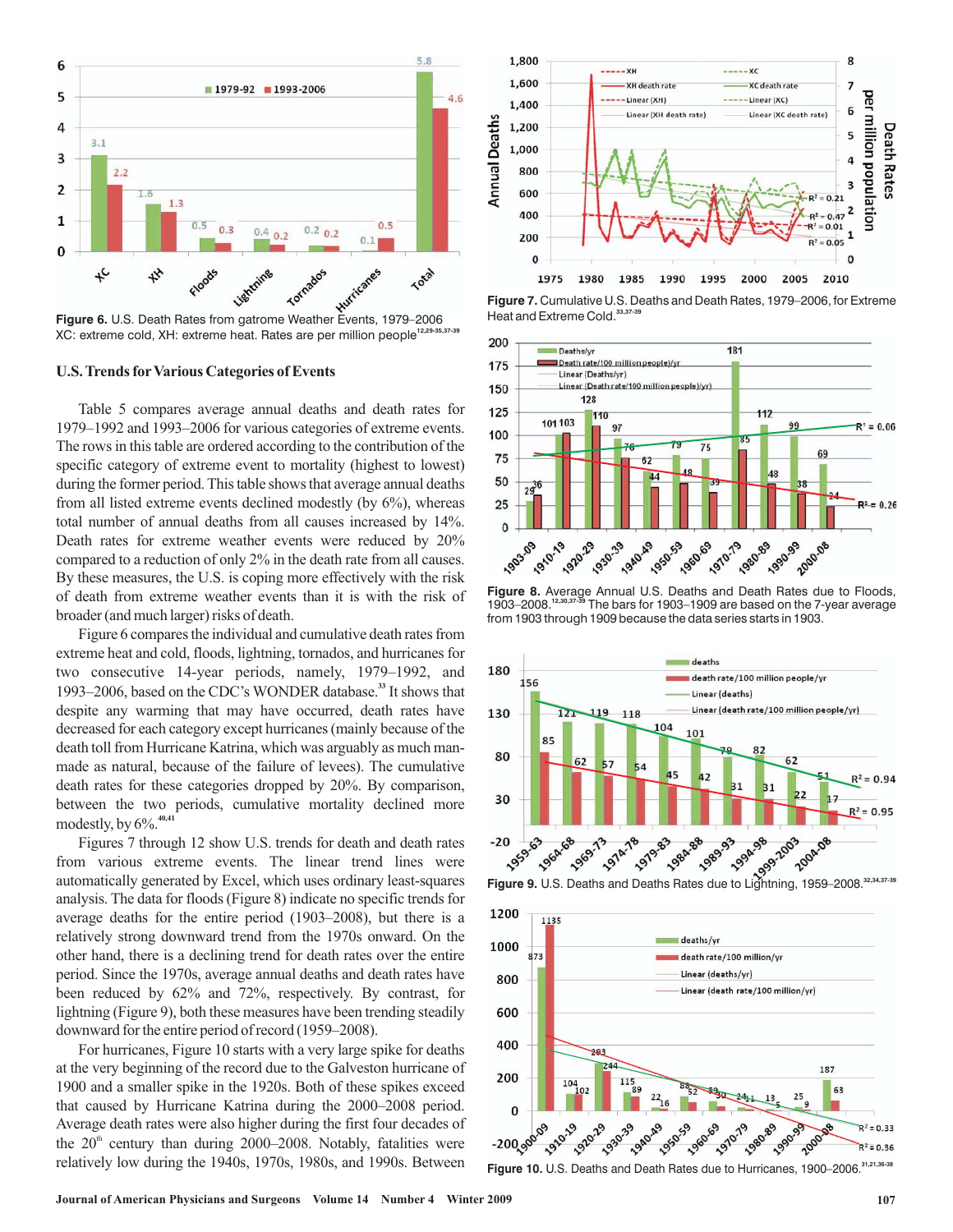

**Figure 11.** Average Annual U.S. Deaths and Death Rates for Tornados, 1900–2008.**32,35-38**



Hurricanes, Floods, Lightning, and Tornados, 1959–2006.**12,29-35, 37-39**

1900–1909 and 2000–2008, average annual deaths and death rates for hurricanes declined by 79% and 94%, respectively.

The annual average deaths and death rates for tornados peaked in the 1920s, as shown in Figure 11. By 2000–2008, they had been reduced by 81% and 93%, respectively. These results are consistent with earlier analyses by Goklany<sup>12</sup> and Doswell et al.<sup>13</sup>

Figure 12 shows the cumulative deaths and death rates for floods, lightning, hurricanes, and tornados for each 5-year period commencing in 1959 and ending in 2008. Over these 10 periods, there is no trend for cumulative deaths in these categories, which together contribute fewer than a quarter of total U.S. deaths from extreme weather events (Table 5). Death rates, on the other hand, seem to have declined somewhat over this period, despite the 2004 and 2005 hurricane seasons.

#### **Discussion and Conclusions**

Current deaths and death rates from extreme weather events for both the U.S. and the globe are, in general, lower than in previous decades. Predictably, annual death rates have declined more rapidly than annual deaths, confirming results from previous studies.<sup>12,22</sup> This indicates that the total risk of death from such events has actually declined, notwithstanding any increases in the number or intensity of extreme weather events that some claim to have occurred. Globally as well as for the United States, the aggregate contribution of extreme weather events to the mortality burden is currently minor—on the order of 0.06%.

Lower mortality or mortality rate might be accompanied by or contribute to increasing property losses.<sup>12</sup> Additionally, a wealthier society might have more property at risk. In the U.S., higher losses in constant dollars for floods, tornados, and hurricanes do not translate into losses of a higher fraction of wealth (fixed tangible reproducible assets, excluding land values).<sup>12,13,42-44</sup> Appropriate data are not available to address the latter measure globally.

At the global level, available data indicate that aggregate annual mortality and mortality rates owing to extreme weather events have declined between 93% and 98%, respectively, since the 1920s. Much of this improvement represents a substantial decline in mortality from droughts and floods, which apparently caused 92% of the fatalities from extreme weather events between 1900 and 2008 recorded in the EM-DAT database. Death rates for the different categories of extreme events were generally lower in the last two decades than in previous decades, with the notable exception of extreme temperature, which was higher because of the 2003 European heat wave. Both mortality and mortality rates from storms peaked in the 1970s. The average annual mortality due to storms from 1990–2008 exceeded the average from 1900–1989 by 82%, while the mortality rate declined by 16%.

In the U.S, more lives are lost in an average year to extreme temperatures—both heat and cold—than to more heavily publicized events such as tornados, hurricanes, and floods. According to CDC data, extreme cold, on average, claims more lives than extreme heat, tornados, floods, lightning, and hurricanes combined. In general, mortality and mortality rates from the various categories of extreme events examined here are lower today than in the past. Mortality during the 2000s was lower than in earlier peak periods by 59%–81% for floods, lightning, tornados, and hurricanes, while mortality rates were 72%–94% lower. However, there are no consistent trends for mortality due to floods.

These improvements have occurred despite increases in the populations at risk, in large part because of greater access to the capital and technology necessary to protect against and to cope with adversity in general and extreme weather events in particular.<sup>12,22,36,39,45,46</sup> Even if the number of events has increased and the long-term record is inadequate for ascertaining whether it has—wealth, technology, and human and social capital for the most part have, despite notable exceptions, apparently been of greater importance than any global warming or changes in climatic variability in determining mortality.

Finally, despite population increases, over the long term cumulative mortality from extreme weather events has declined both globally and for the United States, even as total (all-cause) mortality has increased. This indicates that humanity is coping better with extreme weather events than with far more important health and safety problems.

Many environmentalists and like-minded politicians have proposed the expenditure of trillions of dollars to reduce anthropogenic greenhouse gases. One stated rationale is to forestall hypothetical future increases in mortality from global warminginduced increases in extreme weather events projected by questionable climate models. The result would be to diminish, if not curtail, the economic development and hydrocarbon-fueled technology that has resulted in enormous actual reductions in such mortality.

In contrast, human well-being could be greatly improved by devoting much smaller sums to alleviating the health and safety problems responsible for most premature mortality (see Table 2). **24,28,47**

**Indur M. Goklany, Ph.D.** is an author and a researcher who has been associated with the Intergovernmental Panel on Climate Change since its inception in 1988 as an author, expert reviewer, and U.S. delegate to that organization. Contact: 8726 Old Courthouse Rd., Vienna, VA 22182, igoklany@verizon.net.